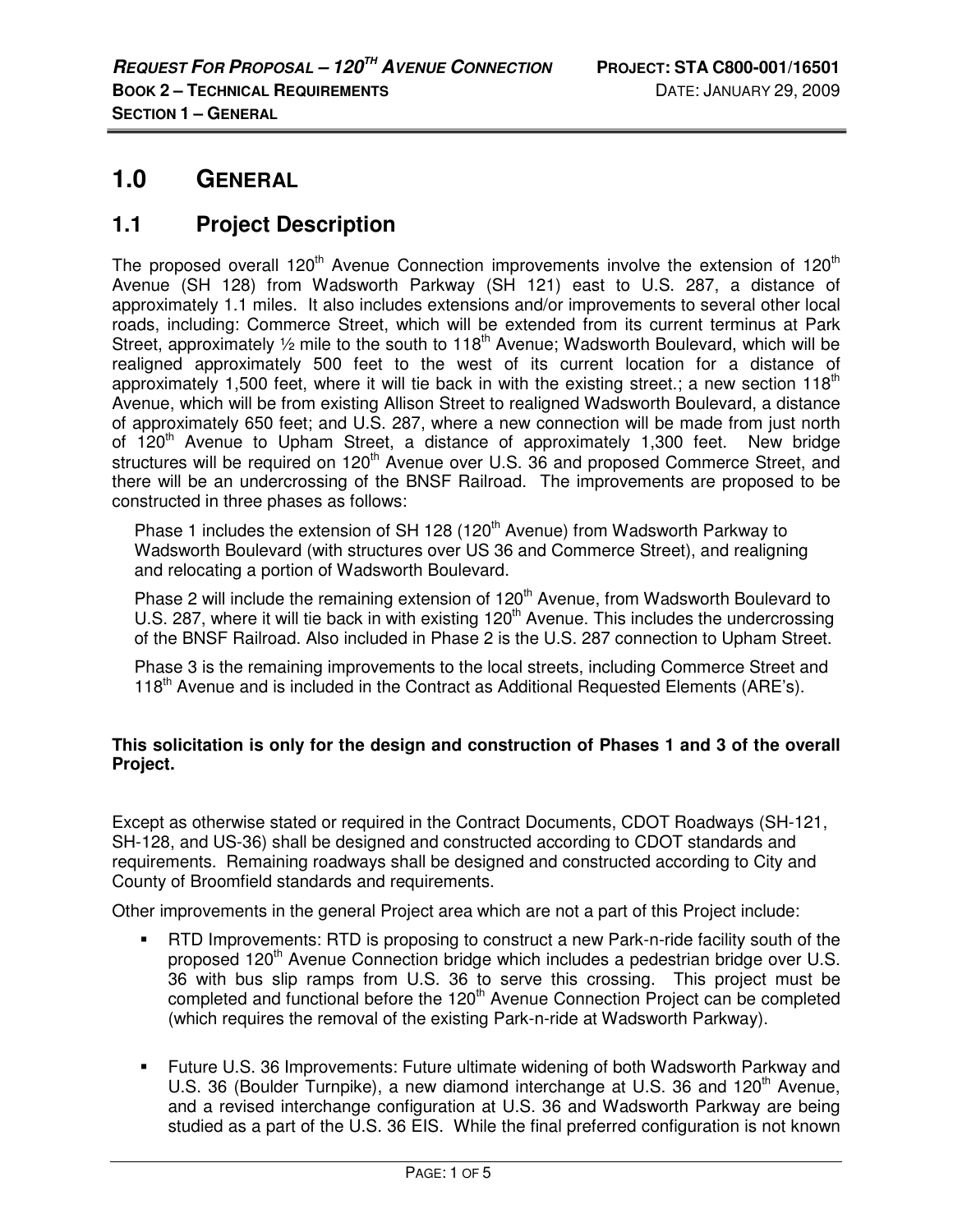at this time, conceptual geometry and grades is provided for the alternative that is to be used by the 120<sup>th</sup> Avenue Connection Project to set grades and structure clearances and plan future drainage impacts.

#### **1.1.1 Project Location**

The Project is located in the City and County of Broomfield, Colorado, in the south ½ of Sections 34 and 35, Township 1 South, Range 69 West and the north 1/2 of Sections 2 and 3, Township 2 South, Range 69 West

### **1.2 Basic Configuration**

The Basic Configuration is defined as Work within the Right-of-Way that is required to conform to the configuration of 120<sup>th</sup> Avenue Connection and local street lane configurations and typical sections as shown in the preliminary design plans in the Reference Documents. The general geographic limits of the Basic Configuration are graphically shown on Exhibit A - Basic Configuration and Additional Requested Elements.

The Basic Configuration is further defined as follows:

- 1. Additional Requested Elements (AREs) and portions of AREs as shown on Exhibit A Basic Configuration and Additional Requested Elements which are defined as Basic Configuration elements and are included in the Contractor's Proposal shall be incorporated into the Basic Configuration.
- 2. Prepare final design plans for roadway and drainage elements within limits of AREs 1 and 2 whether or not AREs are constructed as a part of Basic Configuration.
- 3. Construction of 120<sup>th</sup> Avenue Connection and Commerce Street shall accommodate existing US36 and future US36 mainline and interchange ramp configurations as shown in the preliminary design plans in the Reference Documents.
- 4. Structures:
	- A. Bridge superstructure for the 120<sup>th</sup> over US36 bridge is to be constructed to laneage requirements as shown in the preliminary design plans.
	- B. Bridge substructure for the  $120<sup>th</sup>$  over US36 bridge is to be constructed to accommodate future US36 configuration for pier and abutment locations and limit of aesthetic treatments.
	- C. Vertical clearance from the bottom of the 120<sup>th</sup> bridge to existing or widened shoulder and future mainline shoulder and ramp shoulder of US36 shall not be less than 16.5 feet. Future mainline US36 and US36 ramp profiles beneath the bridge may be adjusted to provide the required clearance, provided that adjusted profiles do not introduce need for future retaining walls or guardrail between mainline and ramps.
	- D. Bridge superstructure for the  $120<sup>th</sup>$  over Commerce Street bridge is to be constructed to laneage requirements as shown in the preliminary design drawings in the Reference Documents and to accommodate an additional lane on each side to accommodate acceleration and deceleration lanes approaching future US36 ramp intersections.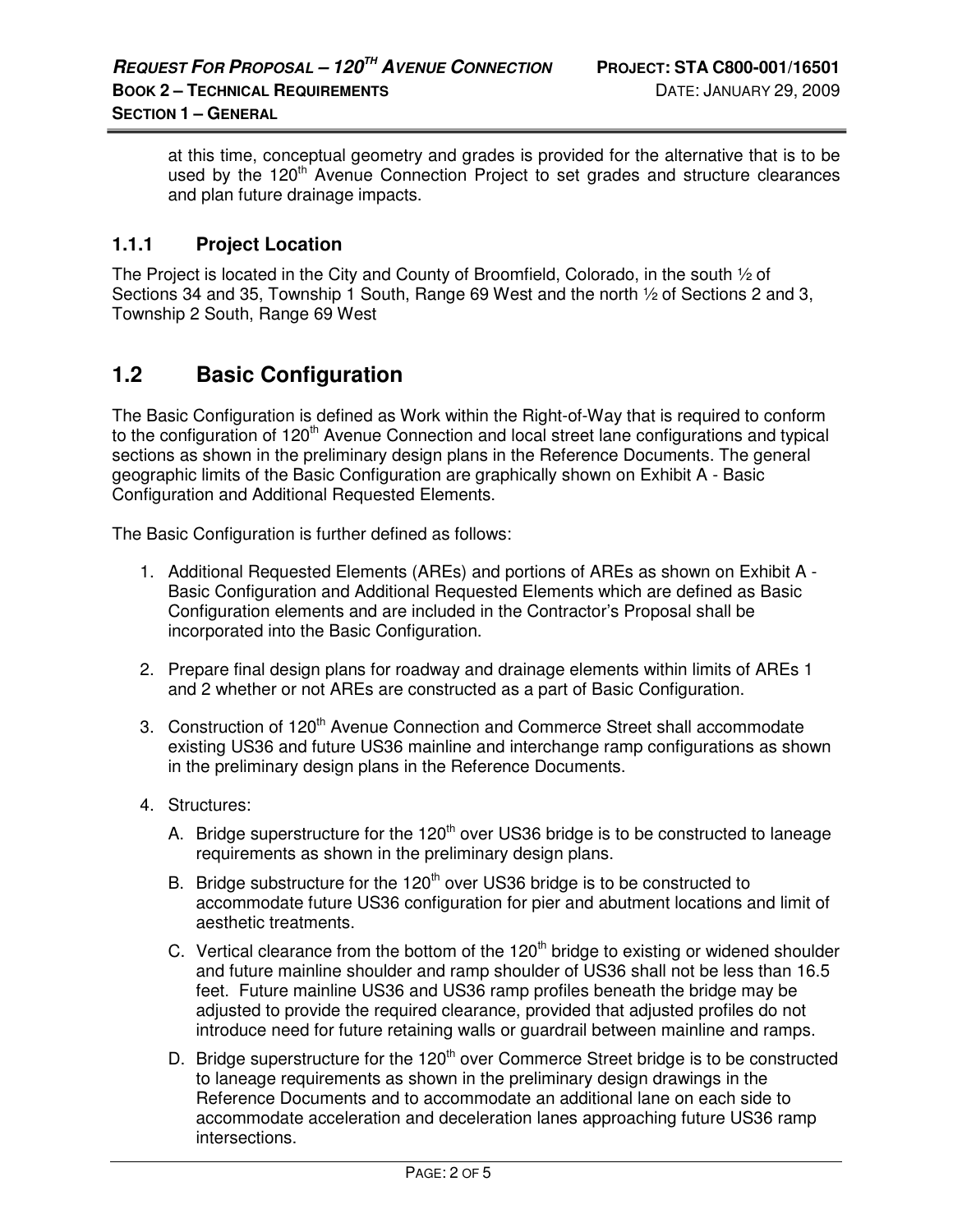- E. West side abutment and retaining walls for the  $120<sup>th</sup>$  over Commerce Street bridge are to be constructed to accommodate future US36 ramps and intersection.
- F. Construct bridge wingwalls to accept guardrail connections in future whether or not guardrail is warranted in initial condition.
- 5. Pavements and Laneage
	- A. Construct concrete pavement with widths and laneages as shown in the Reference Drawings on SH-128 (120<sup>th</sup> Avenue Connection) from intersection with SH-121 (Wadsworth Parkway) to beyond intersection with Wadsworth Boulevard (Station  $67+00$ ).
	- B. Construct concrete pavement as shown in the Reference Drawings to outer curb return for intersections of SH-128 (120<sup>th</sup> Avenue Connection) with Destination Drive and Wadsworth Boulevard.
	- C. Construct composite HMA pavement sections with widths and laneages as shown in the drawings in the Reference Documents on Destination Drive, Wadsworth Boulevard (including intersection with  $118<sup>th</sup>$  Avenue), Wadsworth Place, the frontage road connection from Transit Way, and 118<sup>th</sup> Avenue and Commerce Street if these AREs are constructed with Basic Configuration.
	- D. Construct cul-de-sacs with composite HMA pavement sections as shown in the drawings in the Reference Documents at terminus of Allison Street north of 120<sup>th</sup> Avenue Connection and (if no AREs are constructed with Basic Configuration) at Allison Street south of  $120<sup>th</sup>$  Avenue Connection at intersection of proposed  $118<sup>th</sup>$ Avenue and Commerce Street.
- 6. Alignments
	- A. Any geometric changes shall meet all Contract design criteria.
	- B. Any geometric changes shall be compatible with the Phase 2 project and future US36 configuration.
	- C. The horizontal alignment of  $120<sup>th</sup>$  Avenue Connection, Wadsworth Blvd.,  $118<sup>th</sup>$ Avenue, Commerce Street, and US 36 shall not be changed.
	- D. The vertical alignment of proposed 120<sup>th</sup> Avenue Connection, as shown in the drawings in the Reference Documents, may be raised a maximum of 1.0 (one) foot.
	- E. Profile grade between 120<sup>th</sup> Avenue connection bridges over US36 and Commerce Street shall not be greater than 4.0%
- 7. Stormwater Quality and Systems
	- A. Construct West detention pond (City Park Basin) in accordance with UD&FCD criteria and requirements for maintenance eligibility as a regional detention facility. Construct pond slopes, outlet features, and access to accommodate future US36 ramp without any reconstruction.
	- B. Construct the Airport Creek Basin detention pond in accordance with UD&FCD criteria and requirements, as well as the storm sewer in Wadsworth Boulevard south to 116<sup>th</sup> Avenue and channel outfall east to the BNSF Railroad ROW.
	- C. Design stormwater system in Commerce Street and 118<sup>th</sup> Avenue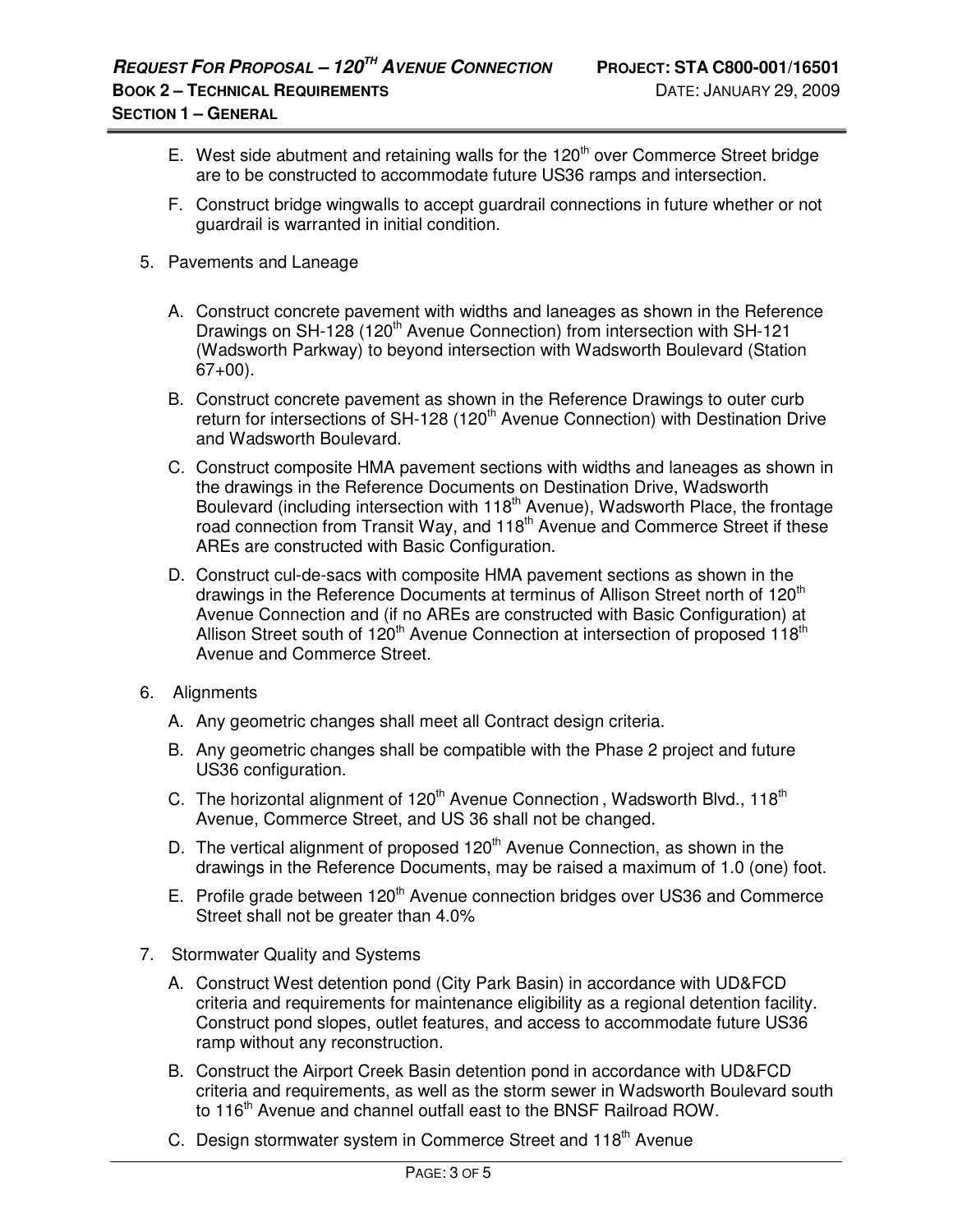- 8. Utilities:
	- A. Perform grading and construct water and sanitary sewer relocations (complete with all manholes, valves, and hydrants) in Commerce Street alignment.

# **1.3 Additional Requested Elements**

CDOT has identified the following AREs, in priority that it desires to have the Proposers include in the Project within the Guaranteed Maximum Price. The AREs are graphically shown on Exhibit A - Basic Configuration and Additional Requested Elements.

#### **1.3.1 ARE Descriptions**

- 1. All Work associated with  $118<sup>th</sup>$  Avenue.
	- A. Basic Configuration elements shall include:
		- 1) Construct 118<sup>th</sup> Avenue between proposed Commerce Street and proposed Wadsworth Boulevard as shown in the drawings in the Reference Documents.
		- 2) Construct connection to Allison Street to south.
- 2. All Work associated with Commerce Street south of existing  $120<sup>th</sup>$  Avenue:
	- A. Basic Configuration elements shall include:
		- 1) Construct Commerce Street between existing 120th Avenue, (including intersections with 120<sup>th</sup> Avenue) and proposed 118<sup>th</sup> Avenue, as shown in the drawings in the Reference Documents.
- 3. All Work associated with Commerce Street north of existing 120<sup>th</sup> Avenue.
	- A. Basic Configuration elements shall include:
		- 1) Construct Commerce Street from north tie to existing Commerce Street to existing 120th Avenue, (including intersection with Park Street and property accesses) as shown in the drawings in the Reference Documents.

### **1.4 Options**

Additional Requested Elements, and portions of Additional Requested Elements, that the Proposer is unable to include in its Proposal within the Guaranteed Maximum Price shall become Options. The Proposer is required to include an Option Price for each Option with its Proposal on Form K. CDOT will not consider such Option Prices in its evaluation of the Proposals.

Prior to the dates indicated in Book 1, Exhibit I, CDOT shall have the right, but not the obligation, to accept any one or more of the Options at the Option Price included in the Proposal.

If the Proposer is able to include all Additional Requested Elements in its Proposal within the Guaranteed Maximum Price, Form K is not required to be submitted.